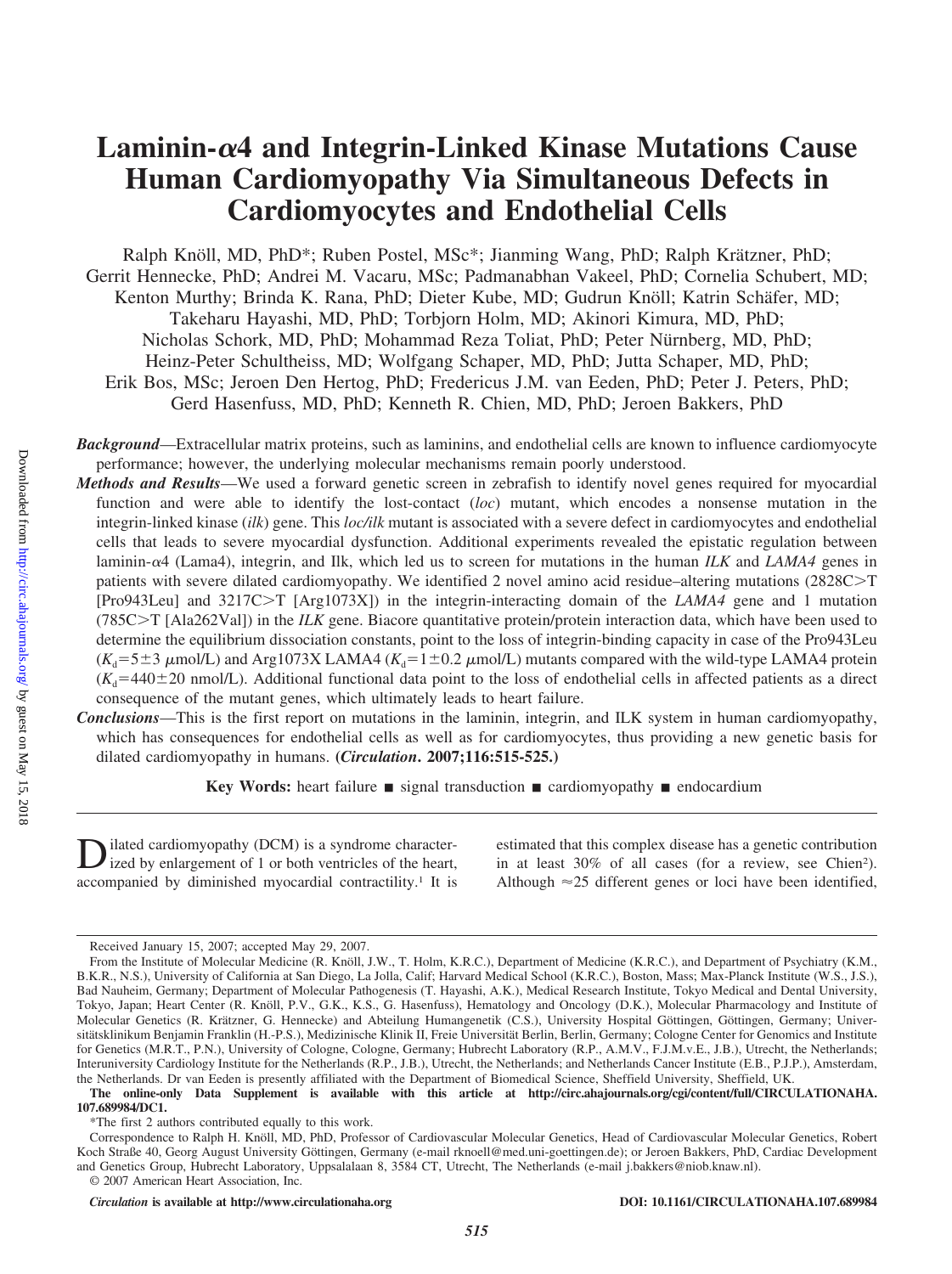most of the genes involved encode cardiomyocyte- or myocyte-specific genes, such as sarcomeric, structural, and nuclear membrane proteins or components of calcium metabolism.3 Therefore, all known disease mechanisms deal with this cell type, and other systems, such as cardiac endothelial cells, have not been considered.

# **Clinical Perspective p 525**

Interactions between cells and their surrounding extracellular matrix are essential for proper execution and regulation of survival, proliferation, cytoskeletal organization, and migration.4 Furthermore, cell– extracellular matrix contact regulates physiological and pathological processes such as development, differentiation, and metastasis. Laminins are cross-shaped, heterotrimeric, extracellular proteins that consist of 1  $\alpha$ -, 1  $\beta$ -, and 1  $\gamma$ -laminin chain. Lama4 is part of laminin 8 and 9, major constituents of basement membranes in the heart and blood vessels. Mice that are deficient for laminin- $\alpha$ 4 (Lama<sub>4</sub>) display endothelial defects, hemorrhages, and dilated vessels, followed by cardiac hypertrophy and heart failure, similar to the lost-contact (loc)/integrinlinked kinase (ILK) phenotype (*loc/ilk*).5,6 A pivotal role in the contact between the cell and laminins is mediated by the integrin transmembrane receptors  $\alpha 3\beta 1$ ,  $\alpha 6\beta 1$ ,  $\alpha 6\beta 4$ , and  $\alpha$ 7 $\beta$ 1. These classic laminin-binding integrins bind to the laminin globular (LG) 1 (LG1) to LG3 modules of the laminin- $\alpha$  chain (reviewed in Sasaki et al7). On the adhesion response of cells to the extracellular matrix, integrin clustering triggers binding of a number of cytoplasmic proteins to their cytoplasmic domain. These multimolecular complexes, termed focal adhesions, allow intensive cross talk between the integrin receptors and downstream signal transduction pathways.8,9 ILK is a highly conserved serine/threonine protein kinase capable of interacting with the cytoplasmic region of the integrin  $\beta_1$ - and  $\beta_3$ -subunit and is widely expressed, including in endothelial cells, skeletal muscle, and cardiomyocytes.10 Recently, several binding partners of ILK have been identified, such as PINCH, paxillin, and  $\alpha$ -, $\beta$ parvin (also known as affixin, reviewed in Legate et al<sup>11</sup>). Paxillin and  $\alpha$ -, $\beta$ -parvin can bind to the C-terminus of ILK, which is important for the connection and reorganization of the actin cytoskeleton, lamellipodia formation, and cell spreading.<sup>12-14</sup> Binding to ILK and complex formation of all these factors are necessary for proper localization of ILK to focal adhesions and suggest the convergence of many regulatory mechanisms at the level of ILK in integrin-mediated signal transduction.15 ILK-deficient mice die early during embryonic development owing to defects in epiblast polarization with an abnormal distribution of F-actin.16 Furthermore, in vitro studies suggest that the kinase domain of human *ilk* is involved in downstream phosphorylation of Akt/PKB on ser473 and of GSK-3 $\beta$  on ser9, revealing a function of ILK in suppressing apoptosis and promoting cell survival.<sup>17</sup>

#### **Methods**

## **Subjects, Polymerase Chain Reaction, and Sequencing**

Written informed consent for the study was obtained from all participants, and local ethical committees approved the experimental

plan. Polymerase chain reactions were performed in MJ Research Dyad thermal cyclers (Waltham, Mass). Primers were designed to amplify 10 integrin-interacting *LAMA4* exons (GenBank: NT\_025741) and the complete coding *ILK* DNA (GenBank: AJ404847 and NM\_002290) for sequencing. The human mutations have been annotated with the Human Genome Variation Society (HGVS) nomenclature (see Data Supplement for additional details).

#### **Molecular Modeling**

The structures of LAMA4 LG1 wild-type (WT) and LAMA4 LG1 Pro943Leu were created by homologous modeling with the program MODELLER version  $6v2^{18}$  The structure of laminin- $\alpha$ <sup>2</sup> LG5 domain with pdb-ID 1qu0 was used as a template. Images were created with the program PyMOL version 0.98 (PyMOL Molecular Graphics System, DeLano Scientific, San Carlos, Calif).

#### **Interaction Analysis**

The LAMA4 variants were cloned into the vector pGEX2T (GE Healthcare, Munich, Germany) and expressed as fusion proteins with glutathione S-transferase in *Escherichia coli* DH5a. The variants were extracted from cell lysate with glutathione-agarose beads (Sigma-Aldrich, Munich, Germany). The glutathione S-transferase– LAMA4 fusion proteins were eluted in PBS buffer containing 100 mmol/L reduced L-glutathione (Sigma-Aldrich) and dialyzed overnight at 4°C against PBS buffer. Surface plasmon resonance was performed to analyze the interaction of  $\alpha$ 3 $\beta$ 1 integrin and LAMA4 variants with a Biacore 2000 system (Biacore, Uppsala, Sweden). Five hundred twenty-five picograms of  $\alpha 3\beta 1$  integrin (Chemicon, Temecula, Calif) was immobilized on a C1 sensor chip (Biacore) by amine coupling according to the manufacturer's instructions. Equimolar amounts of purified recombinant LAMA4 (WT, Arg1073X, and Pro943Leu) were injected to measure the increase in mass by the change of the refractive index on the sensor chip on interaction of LAMA4 with the chip's surface. The resulting curves were evaluated with BIAeval (Biacore) to analyze the differences in binding of the LAMA4 variants. Regeneration was achieved by injections of 0.003% TWEEN (Sigma) and dissociation in running buffer, which was the same buffer used for lama-4 dialysis.

#### **Morpholino Injections**

Antisense morpholino oligonucleotides (MOs) were obtained from Gene Tools (Philomath, Ore). The *lama4* MO has been described previously.19 One nanoliter of morpholino solution was injected in the zebrafish embryo at the 1-cell stage, and embryos were incubated at 28°C until the proper stage for analysis.

#### **Blastomere Transplantation**

We injected donors at the 1-cell stage with 2% biotin-dextran and 1% rhodamine-dextran (Molecular Probes, Carlsbad, Calif). At the blastomere stage, we performed reciprocal transplants (WT to ILK,  $n=4$ ; ILK to WT,  $n=2$ ) with unidentified progeny of  $loc^{+/-}\times loc^{+/-}$ crosses. We identified mutant embryos among donors and recipients only later, when phenotypes became evident. We processed transplanted specimens for whole-mount staining of coinjected biotin-dextran.

# **Immunohistochemistry and Quantification of Endothelial Cells**

Immunohistochemistry was performed as described previously.20 Anti-LAMA4 antibodies were provided by Drs Erhard Hohenester and Takako Sasaki. Rabbit anti-human von Willebrand factor antibody was provided by Dako Cytomation (Hamburg, Germany). Endothelial cells were detected with von Willebrand factor immunostaining, counted on 4 to 5 high-power-field magnifications per genotype (ie, control heart tissue [donor heart biopsy] and in the biopsy samples available from the individuals carrying the mutations) and expressed as percentage of total cells (identified by nuclear staining with DAPI).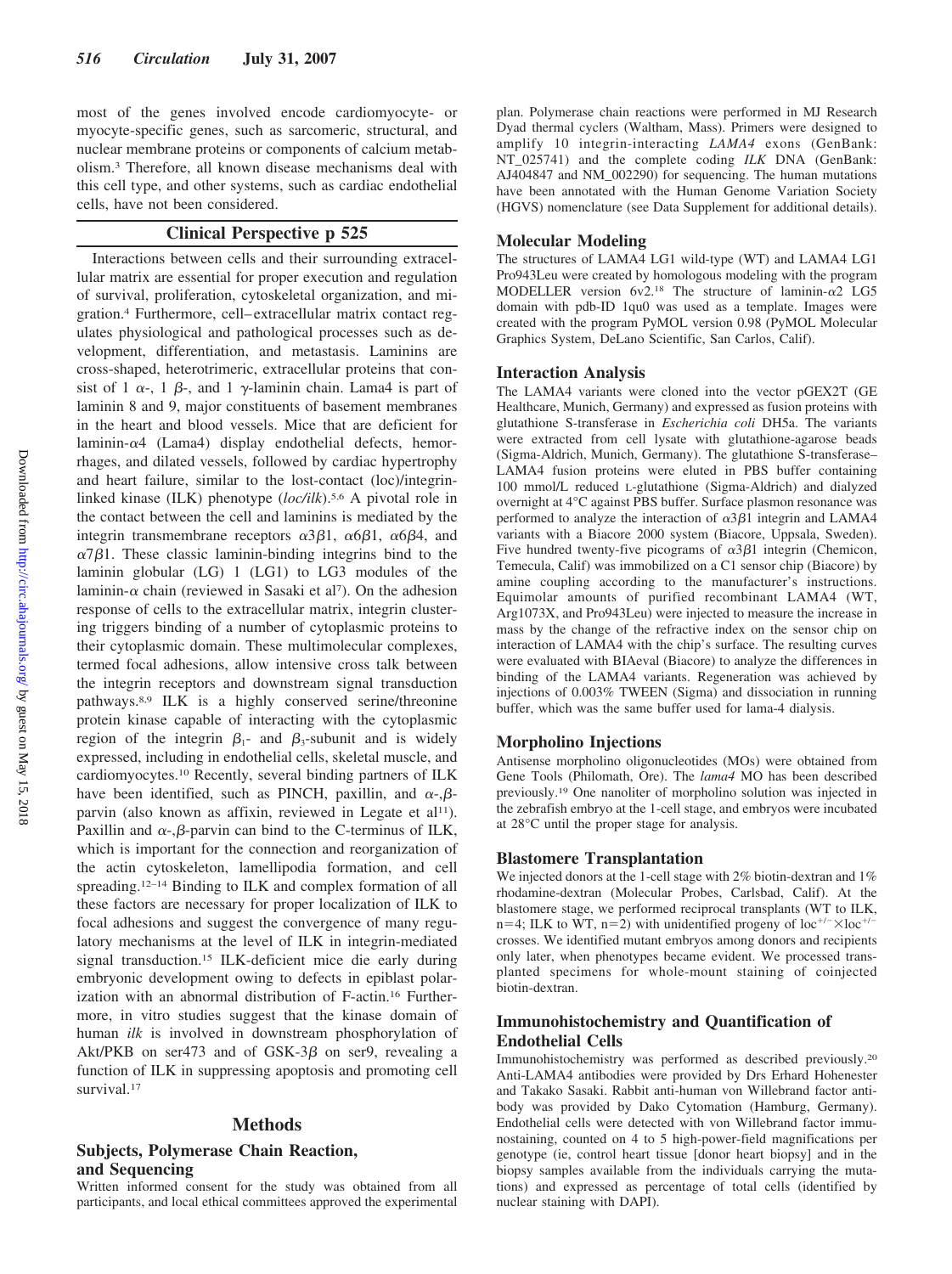#### **Cell Attachment Assay**

Mutant LAMA4 proteins have been cloned, expressed, and purified according to published procedures,<sup>21</sup> except that we used a Strep tag (IBA, Göttingen, Germany) instead of a His tag. The cell-attachment assay was performed essentially as described previously.22 Briefly, 96-well plates were coated with 30  $\mu$ L of WT or mutant LAMA4 protein (0.5  $\mu$ M) overnight at 4°C. The next day, plates were washed with PBS and blocked with 7.5% bovine serum albumin (in endothelial cell basal medium, PromoCell, Heidelberg, Germany) for 1 hour at 37°C. Human umbilical vein endothelial cells (density  $1 \times 10^5$ ) cells/mL) were then seeded onto 96-well plates (100  $\mu$ L per well) and allowed to adhere for 3 hours at 37°C. Plates were washed twice with PBS and fixed and stained with 0.5% crystal violet in methanol for 2 minutes. After extensive washing, the insoluble dye taken up by the adherent cells was extracted in 0.1 mol/L sodium citrate/100% ethanol (1:1), and the absorbance of the solution was read at 540 nm. Results are expressed as percent of control (WT LAMA4).

#### **In Vitro Kinase Assay**

COS1 cells transfected with expression vectors encoding human Flag-tagged ILK or mutants were lysed in cell lysis buffer containing 50 mmol/L HEPES pH 7.5, 150 mmol/L NaCl, 1 mmol/L EGTA, 1.5 mmol/L  $MgCl<sub>2</sub>$ , 1% Triton X-100, and 10% glycerol, 2 mmol/L NaF, 1 mmol/L Na<sub>3</sub>VO<sub>4</sub>, 1  $\mu$ g/mL leupeptin, and 1  $\mu$ g/mL aprotinin. The lysates were incubated with anti-Flag monoclonal antibody M2 (Sigma) for 1 hour at 4°C, and immune complexes were bound to protein A sepharose (Amersham Biosciences) for an additional 1 hour with mixing. The immunoprecipitates were washed extensively with HNTG buffer (20 mmol/L HEPES, 150 mmol/L NaCl, 0.1% Triton X-100, and 10% glycerol). Each immunoprecipitate was divided into 2 equal fractions, 1 of which was immunoblotted with anti-Flag antibody, whereas the other was subjected to kinase assay.

ILK kinase assays were performed in 40  $\mu$ L of kinase reaction buffer (50 mmol/L HEPES pH 7.0, 10 mmol/L MnCl<sub>2</sub>, 10 mmol/L  $MgCl_2$ , 2 mmol/L NaF, 1 mmol/L Na<sub>3</sub>VO<sub>4</sub>) containing 10  $\mu$ Ci of  $[\gamma^{-32}P]$ ATP and 5  $\mu$ g of myelin basic protein. Reactions were incubated at 30°C for 25 minutes, stopped by the addition of 2X SDS-PAGE sample buffer, and resolved by 12.5% SDS-PAGE. Results were visualized by autoradiography.

#### **Statistical Methods**

Differences in cell adhesion between the control (adhesion on WT LAMA4) and test (adhesion on P943L, R1073X, or R1073Q LAMA4) group, respectively, were determined by Student *t* test for unpaired means. Differences in the percentage of von Willebrand factor–positive cells in biopsy samples from patients  $(n=4$  to 5 sections per group) were also determined with Student *t* test for unpaired means. Values are expressed as mean $\pm$ SEM unless otherwise stated. Probability values  $< 0.05$  were considered statistically significant.

The authors had full access to and take full responsibility for the integrity of the data. All authors have read and agree to the manuscript as written.

#### **Results**

#### **Zebrafish Screen and Analysis of the** *Loc* **Mutant**

A screen for novel genes required for myocardial function resulted in the isolation of several zebrafish mutants (R. Postel and J. Bakkers, unpublished data). One mutant isolated from this screen is the "lost-contact" (*loc*) mutant, its name referring to pronounced cell detachments best observed by blistering of the skin. With 660 *loc* mutant embryos, the *loc* mutation was mapped to chromosome 10 with single sequence length polymorphisms and within 50 kb of the z10910 marker (Figure 1). Sequencing of the coding regions of genes located in the proximity of this region revealed a premature stop codon in the *ilk* gene (*ilk* Y319X; Figure 1). In the *loc* mutants, no zygotic *ilk* mRNA was detected as assessed by in situ hybridization, which suggests that this mutation destabilizes the transcript that leads to nonsense-mediated decay (Figure 1D).23 The mutant phenotype could be rescued efficiently by injection of 60 pg of synthetic WT *ilk* mRNA  $(72\% \text{ rescue}, \text{n=215}).$ 

The *loc/ilk* mutant embryos display a variety of severe defects, including blood vessel dilation and ruptures due to thinning of the endothelial wall (Data Supplement Figure II) and a failure of the ventricle to form a proper chamber. To analyze the role of ILK in cardiomyocyte function, we transplanted *loc/ilk* mutant cells into the cardiac-forming region of WT embryos (Figure 2). This procedure had no effect on cardiomyocyte function when WT cells were transplanted to WT embryos; however, *loc/ilk* mutant cardiomyocytes did not incorporate normally into a WT ventricle wall and displayed flattened and elongated cell shapes reminiscent of dilated cardiomyocytes. WT cardiomyocytes transplanted in a *loc/ilk* mutant heart efficiently rescued the aberrant morphology of the ventricular wall (Figures 2C and 2D).

#### **Epigenetic Interaction Between ILK and LAMA4**

Because LAMA4 interacts with integrin molecules, especially those presented by endothelial cells, it has important implications for endothelial cell survival,<sup>24</sup> and *Lama4*deficient mice have recently been shown to develop a defect in endothelial cell viability, followed by cardiac hypertrophy and heart failure.5,6 Morpholino (MO) knockdown of *Lama4* in zebrafish resulted in cardiac dysfunction and hemorrhages in 35% of the injected embryos (n=74, 6 ng of *Lama4* MO), phenotypes that we also observed in *loc/ilk* mutant embryos. Injection of a low dose (3 ng) of the *lama4* MO in *loc/ilk* heterozygous embryos resulted in severe cardiac dysfunction and hemorrhages  $(31\%, n=59)$  normally only observed in *loc/ilk* homozygous mutants, which supports a strong genetic interaction between *LAMA4* and *Ilk* (Figure 3).

### **Human** *ILK* **and** *LAMA4* **Mutation Scanning**

To determine whether mutations at *ILK* and the integrininteracting domains of the lama-4 gene (*LAMA4*) are associated with cardiac dysfunction in humans, we sequenced *LAMA4* in 180 white subjects and *ILK* in 192 white subjects with DCM and compared sequencing results with those of a well-characterized white control sample comprising 362 individuals. The control population has also been described in 1 of our previous reports25; for *ILK,* we screened 350 control individuals in addition to these 362 individuals (Tables 1 and 2). The size of the present control population (724 chromosomes) enables us to identify genetic variants that are at a frequency of at least 0.1% in the population.26,27 In the *ILK* gene, we observed 1 nonsynonymous mutation (785C>T [Ala262Val]) in a DCM subject but none in the control group. In *LAMA4*, we identified 10 variants in the 180 DCM subjects (Tables 1 and 3). Of these 10 variants, 6 are unreported in the public databases, such as the National Center for Bioinformatics SNP Database; 4 are nonsynonymous  $(2828C>T)$ [Pro943Leu], 3218G>A [Arg1073Gln], 3328A>G (Ser1110Gly), and  $3335G > C$  [Arg1112Pro]); 5 are synony-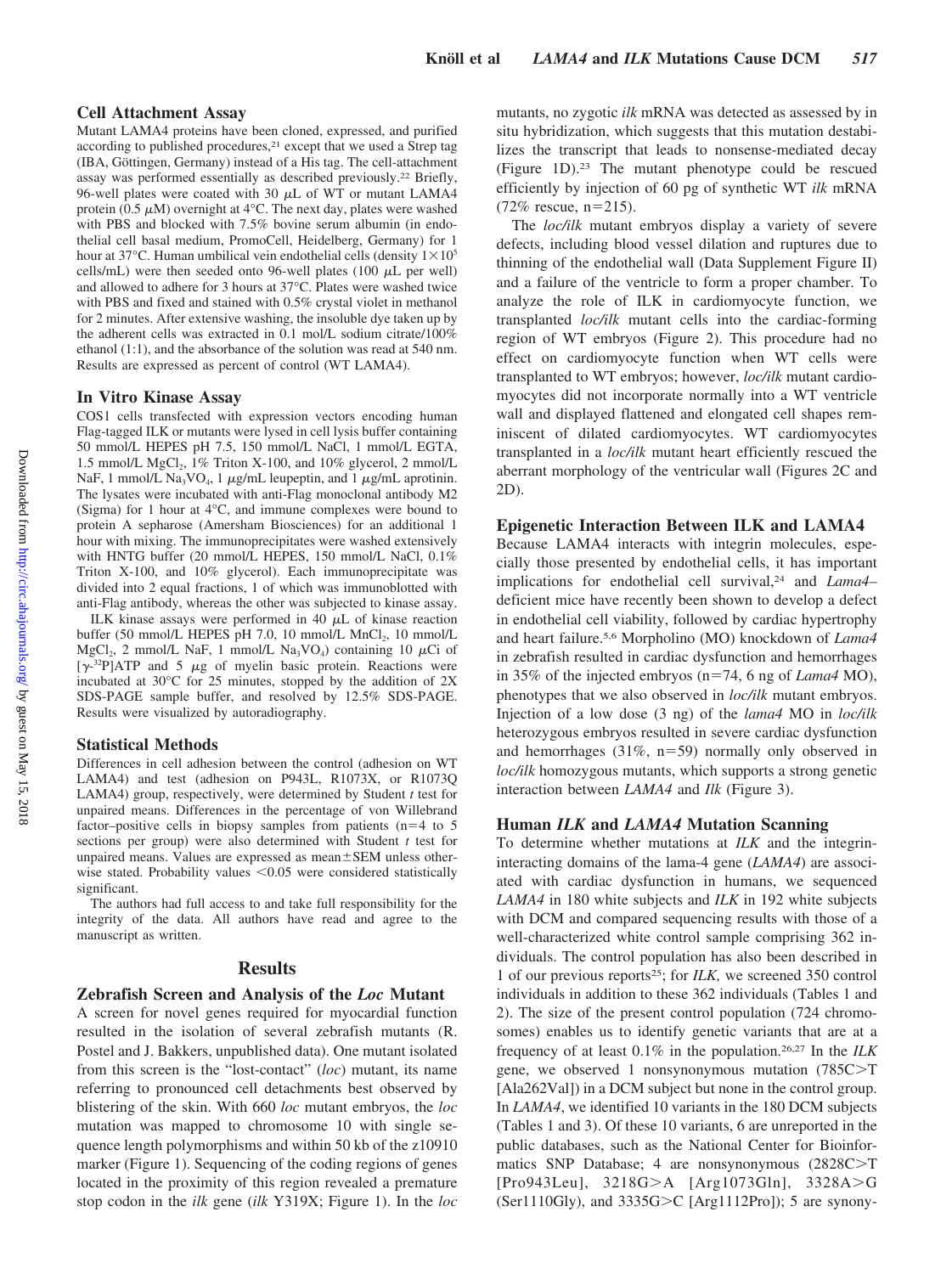

mous; and 1 variant leads to a premature stop codon  $(3217C>T [Arg1073X])$ . We genotyped the control population for these variants and observed the  $3218G > A$ (Arg1073Gln),  $3328A > G$  (Ser1110Gly), and  $3335G > C$ 

**Figure 1.** Premature stop codon identified in the *ilk* gene of *loc* mutant embryos. A and B, Morphological comparison between WT sibling embryos (A) and *loc* mutant embryos (B) at 3 days postfertilization. C, Mapping of 660 mutants placed the *loc* mutation on contig Al928852.7 of chromosome (Chr.) 10, between marker z10910 and z6195 (marker not shown). Black arrowheads indicate position of markers used (snp1, snp2, and z10910), and number above it indicates amount of recombinants (out of 660 mutants) for that marker. Open reading frames located on this contig are represented by red lines. D, In situ hybridization with digoxigenin-labeled antisense *ilk* mRNA shows strong *ilk* mRNA expression in homozygous WT (loc<sup>+/+</sup>) embryos, weak expression in heterozygous (loc<sup>+/-</sup>) embryos, and no expression in *loc* mutant (loc<sup>-/-</sup>) embryos at 15-somite stage, which suggests destruction of *ilk* mutant mRNA by the process of nonsense-mediated decay. E, Sequence of exon 10 indicating the T to A mutation found in *loc* mutant embryos, resulting in conversion of a tyrosine (Y), located in the conserved kinase domain at position 319, to a premature stop codon (ILK Y319X). F, Western blot detection of ILK protein in WT sibling embryos and *loc* mutant embryos after 3 days postfertilization (dpf). As a control for the amount of protein in each sample, anti-GAPDH antibody was used.

(Arg1112Pro) *LAMA4* single-nucleotide polymorphisms (SNPs), as well as the 5 synonymous SNPs, in equal frequency in the control population. However, the  $2828C>T$ (Pro943Leu) and 3217C>T (Arg1073X) *LAMA4* mutations,



**Figure 2.** Cell-autonomous effect of ILK on cardiomyocyte cell shape. Mosaic embryos are generated by blastomere transplantation and analyzed at 3 days postfertilization. Transplanted cells are stained brown (biotin labeled) and are indicated by arrows. A, WT cardiomyocytes transplanted into the ventricle of WT embryos have a normal short, thick cardiomyocyte cell shape. B, ILKdeficient cardiomyocytes transplanted into WT hearts display an aberrant flattened and strongly elongated cell shape. Arrowheads point to long, thin cellular protrusions from the 2 transplanted cardiomyocytes. C and D, Two sequential sections of the same embryo. Multiple WT cardiomyocytes transplanted into an ILK-deficient heart form a relatively normal ventricular wall compared with the ventricular wall that is mainly composed of ILK-deficient cardiomyocytes.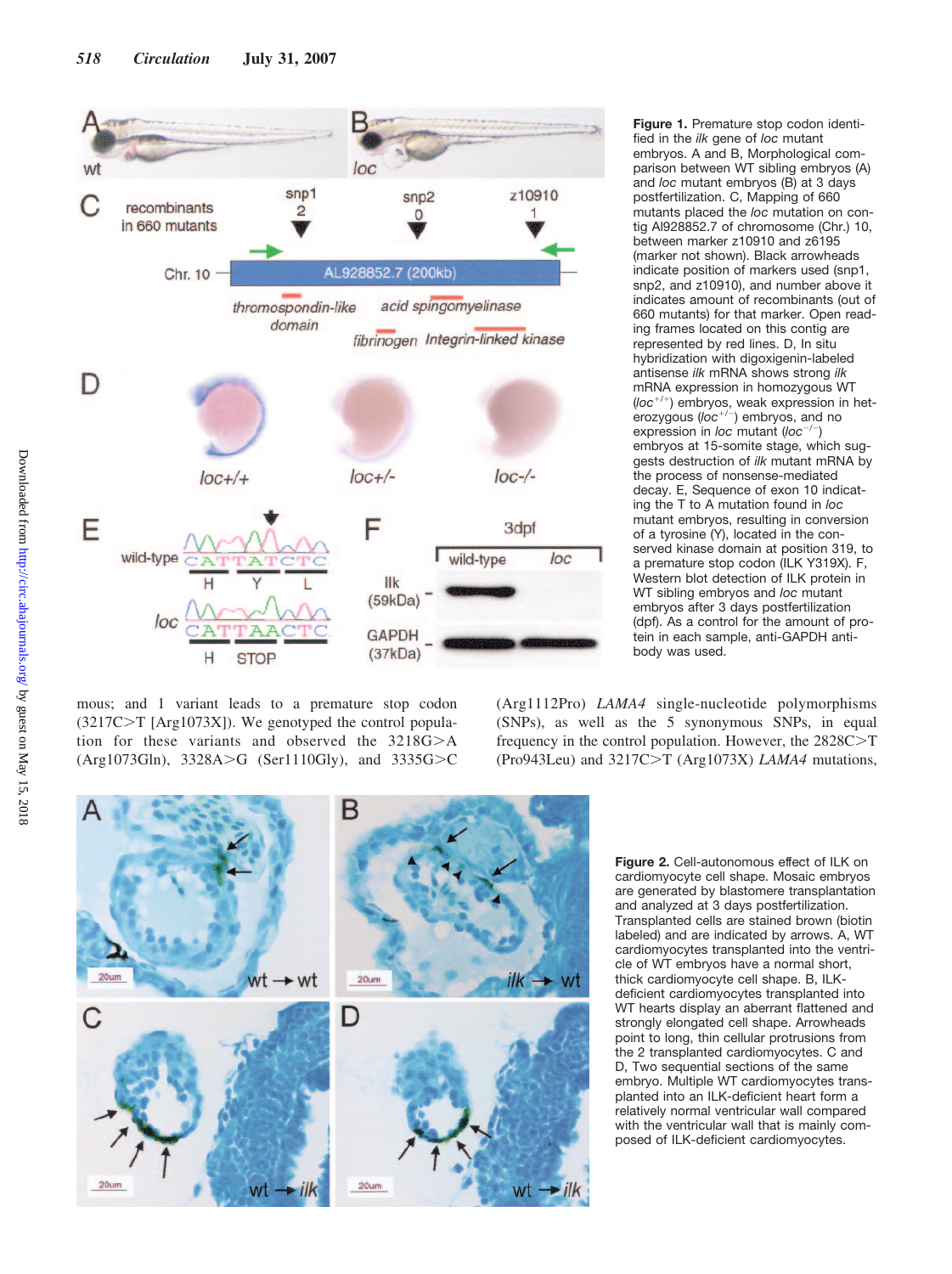

**Figure 3.** Genetic interaction between *Ilk* and *Lama4*. O-dianisidine hemoglobin blood staining (2.5 days postfertilization; A, C, E) and live photograph (3.5 days postfertilization; B, D, F) of: A and B, WT embryos injected with 3 ng of lama-4 MO showing normal heart morphology and blood within the heart region (52 of 52 embryos); C and D, *loc/ilk* heterozygous embryos showing normal heart morphology and blood within the heart region (49 of 49 embryos); and E and F, 31% of *loc/ilk* heterozygous embryos injected with 3 ng of lama-4 MO displaying hemorrhages in the brain (arrowheads) and cardiac edema (arrow; 18 of 59 embryos, from 3 independent experiments).

identified in white individuals with severe DCM, were not observed in the control population, which indicates that these SNPs may be "private" mutations associated with DCM in the present study subjects. The 785C>T (Ala262Val) ILK and the  $2828C>T$  (Pro943Leu) and  $3217C>T$  (Arg1073X) *LAMA4* mutations have been genotyped in an additional 374 DCM patients. Only the 2828C>T (Pro943Leu) *LAMA4* SNP could be found in an additional DCM individual; the 785C $\geq$ T (Ala262Val) *ILK* and the 3217C $\geq$ T (Arg1073X) *LAMA4* mutations were not found. Because genetic variation may differ between populations, we also examined a cohort of 200 Japanese individuals for variation at *ILK* and *LAMA4* using SSCP to screen for genetic variants, but no variation was observed (Tables 1 through 3).

#### **Functional Analysis of Human** *ILK* **and** *LAMA4* **Mutations**

The 785C>T (Ala262Val) *ILK* mutation was found in a proline-rich region of the ILK kinase domain (Figures 4B and

**TABLE 1. Summary of Genetic Variants Found in** *LAMA4* **Gene**

|                  | White Controls | White DCM Individuals |
|------------------|----------------|-----------------------|
| <b>Mutations</b> | 0              | $3^*$                 |
| No mutation      | 362            | 551                   |
| Total            | 362            | 554                   |

\*Among whites, we found 1 individual carrying the  $3217C > T$  (Arg1073X) mutation and 2 individuals carrying the 2828C>T (Pro943Leu) LAMA4 mutations. No mutation was found in an additional 200 Japanese DCM individuals (not included in Table 1).

|                 | TABLE 2. Summary of Genetic Variants Found in Human |  |  |  |
|-----------------|-----------------------------------------------------|--|--|--|
| <i>ILK</i> Gene |                                                     |  |  |  |

|             | White Controls | White DCM Individuals |  |
|-------------|----------------|-----------------------|--|
| Mutations   | O              | 1*                    |  |
| No mutation | 712            | 567                   |  |
| Total       | 712            | 568                   |  |

\*Among whites, we found 1 individual carrying the 785 C>T (Ala262Val) *ILK* mutation.

4D). To address the effect of this mutation on ILK activity, we performed in vitro binding and kinase assays. Using glutathione S-transferase pull-down assays with recombinant  $\beta$ -parvin and a yeast 2-hybrid system, we observed no differences between WT ILK and ILK A262V in binding to  $\beta$ -parvin (data not shown). We used an in vitro kinase assay to measure ILK kinase activity and compared the result with the previously reported kinase-deficient ILK K220M12 and with the ILK A262V variant. We observed a 63% reduction in kinase activity for the ILK A262V mutant protein and 80% loss of activity for the ILK K220M variant compared with the WT ILK in this assay (Figure 5A). The  $785C > T$  (Ala262Val) *ILK* mutation has also been analyzed in vivo by injection of synthetic mRNA into *loc/ilk* mutant embryos, which results in high ILK A262V protein levels (Figure 5B). Injection of 80 pg of zebrafish *ilk* A262V mRNA did not cause rescue of the hemorrhages or cardiac dysfunction  $(0\%$  rescue, n=77), whereas injection of 80 pg of WT *ilk* mRNA did so very efficiently (96% rescue,  $n=52$ ). Injection of an equal mixture of 20 pg of WT *ilk* mRNA with 20 pg of *ilk* A262V mRNA in *loc/ilk*-deficient embryos also resulted in a poor rescue of the cardiac dysfunction  $(35\%$  rescue, n=80 compared with  $80\%$  rescue for 20 or 40 pg of WT *ilk* mRNA,  $n=160$ ).

Analysis of the Pro943Leu LAMA4 variant by in silico modeling revealed that this mutation leads to a conformational change of the molecule (Figure 4). The  $3217C > T$ (Arg1073X) mutation deletes 4 of the 5 LG domains at the carboxy terminus of the LAMA4 protein and hence is predicted to impair interaction with integrin molecules. Molecular modeling with the structure of laminin- $\alpha$ 2 LG5 used as a template<sup>28</sup> placed Pro943 in a loop of  $\approx$ 9 amino acids (#942 to #950). To the best of our knowledge, no function has been assigned to any point mutation in this region of LAMA4 LG1 until now. For laminin- $\alpha$ 2 LG5, amino acids K3088, K3091, and K3095 were shown to be involved in molecular interaction. In a solid-phase assay, mutations of these residues caused reduced binding to heparin-conjugated albumin and sulfatides or  $\alpha$ -dystroglycan.<sup>28</sup> Lys3091 and Lys3095 are located in a turn between  $2 \beta$ -strands that points to the same direction relative to the  $\beta$ -sandwich of laminin- $\alpha$ 2 LG5 as the Pro943-containing loop in LAMA4 LG1 does (Figures 4E and 4F). We therefore assume that this loop region containing amino acids Val942 to Glu950 of LAMA4 LG1 could potentially be involved in molecular interactions.

The substitution of proline 943 to leucine caused a dramatic change in loop conformation predicted by our modeling program. Caused by a flip in the peptide backbone of Pro943Leu, the loop is rotated by roughly 180° (Figure 4F).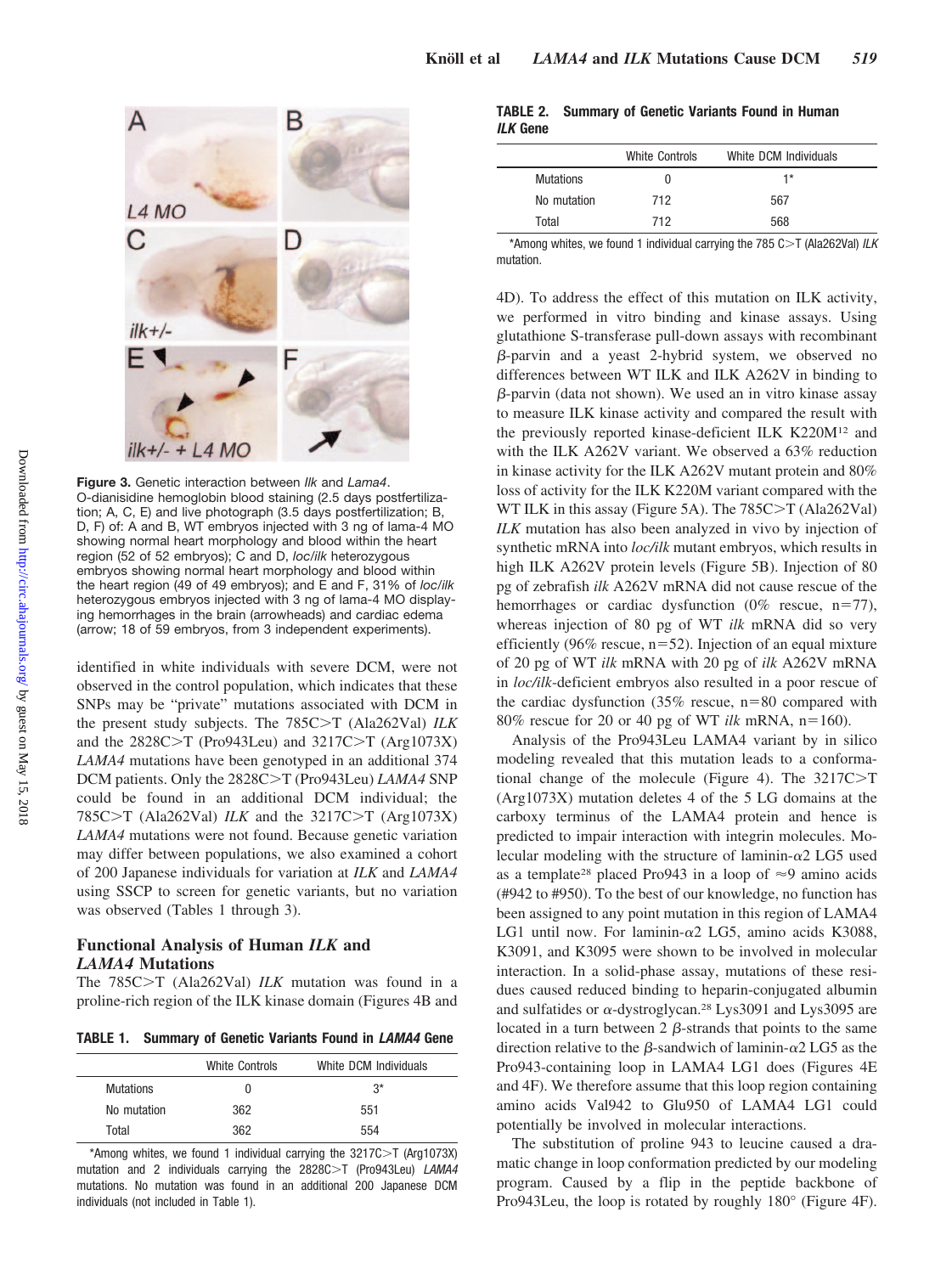| Mutation               | No. of Patients | Age at Diagnosis, y | Sex | EF. % | Comments                                      |
|------------------------|-----------------|---------------------|-----|-------|-----------------------------------------------|
| 2828C>T (P943L) LAMA4  |                 | 53                  | М   | 29    | $\cdots$                                      |
| 2828C>T (P943L) LAMA4  |                 | 68                  | М   | 31    | $\cdots$                                      |
| 3217C>T (R1073X) LAMA4 |                 | 29                  | F   | 20    | Patient prepared for<br>heart transplantation |
| 785 C>T (A262V) ILK    |                 | 54                  | М   | 25    | $\cdots$                                      |

**TABLE 3. Summary of Characteristics of Patients Affected by Different** *LAMA4* **and** *ILK* **Mutations**

EF indicates ejection fraction.

Note the severe phenotype of the individual affected by the R1073X mutation.

Proteins encoding the LAMA4 Pro943Leu and Arg1073X mutations, the WT protein, and the R1073Q variant (which has been found in unaffected control individuals as well) have been cloned, expressed in vitro, and purified. Adherence of endothelial cells to these different LAMA4 proteins was tested in a cell-attachment assay. Interestingly, LAMA4 Pro943Leu and Arg1073X, but not the R1073Q variant, led to a significant decrease of endothelial cell adherence compared with WT LAMA4 – coated wells (Figures 5C and 5D). In addition, the mutant proteins were expressed, purified, and analyzed with a Biacore system, which resulted in demonstration of significantly higher equilibrium dissociation constants for Arg1073X  $(K_d=1 \pm 0.2 \mu \text{mol/L})$  and Pro943Leu LAMA4 ( $K_d = 5 \pm 3$   $\mu$ mol/L) to immobilized  $\alpha 3\beta 1$  integrin (Biacore) than in the WT LAMA4 protein  $(K_d=440\pm 20)$ nmol/L). The differences in binding behavior are depicted in Figure 6, in which the WT protein clearly shows a higher affinity than either mutant at the same concentrations. This might be a possible explanation for the defect seen in the cell-attachment assay (Figure 5).



**Figure 4.** Identification of missense and nonsense mutations in human *ILK* and *LAMA4* genes. A, Sequence chromatograms of the 3217C>T (Arg1073X) mutation (CGA turns into TGA), the 2828C>T (Pro943Leu) mutation (CCG turns into CTG), and the 785C>T (Ala262Val) *ILK* (GCT turns into GTT) mutation. B, Sequence comparison of different *LAMA4* proteins in the areas of the P943 and the R1073 regions, as well as of the A262 ILK region. All 3 amino acids are highly conserved among different species. C, Pedigree of the family of the individual carrying the 3217C>T (Arg1073X) mutation (arrow). Her son does not carry the mutation and is unaffected by the disease, whereas her father is known to have been affected by heart failure. D, Schematic of the ILK and LAMA4 molecules. Arrows indicate human mutations. ILK contains at its amino terminus 4 ankyrin repeat domains and a pleckstrin domain, and at its carboxy terminus, the kinase domain. Lama-4 consists of 5 EGF (epidermal growth factor) repeats, Lam CC (laminin coiled coil), and 5 LamG (laminin- $\alpha$  chain carboxyterminal globular) domains. E, Overlay of the laminin- $\alpha$ 2 LG5 domain (dark blue) and the model of LAMA4 LG1 domain (cyan) as ribbons. Lysin residues K3088, K3091, and K3095 (yellow) of laminin-α 2 LG5 are involved in molecular interaction. These 3 amino acids are located on the same side of the LG domains'  $\beta$ -sandwich as the loop of LAMA4 LG1, where P943 (red) is located. Amino- and carboxy-termini are labeled as N and C, respectively. F, The predicted loop structures of LAMA4 LG1 WT (cyan) and lama-4 LG1 Pro943Leu (red) are shown as ribbons. The mutation Pro943Leu results in a flip of the peptide backbone. Therefore, the positions L943 (pink) and P943 (blue) are located on opposite parts of the loop with respect to the  $\beta$ -sandwich of the LG domain.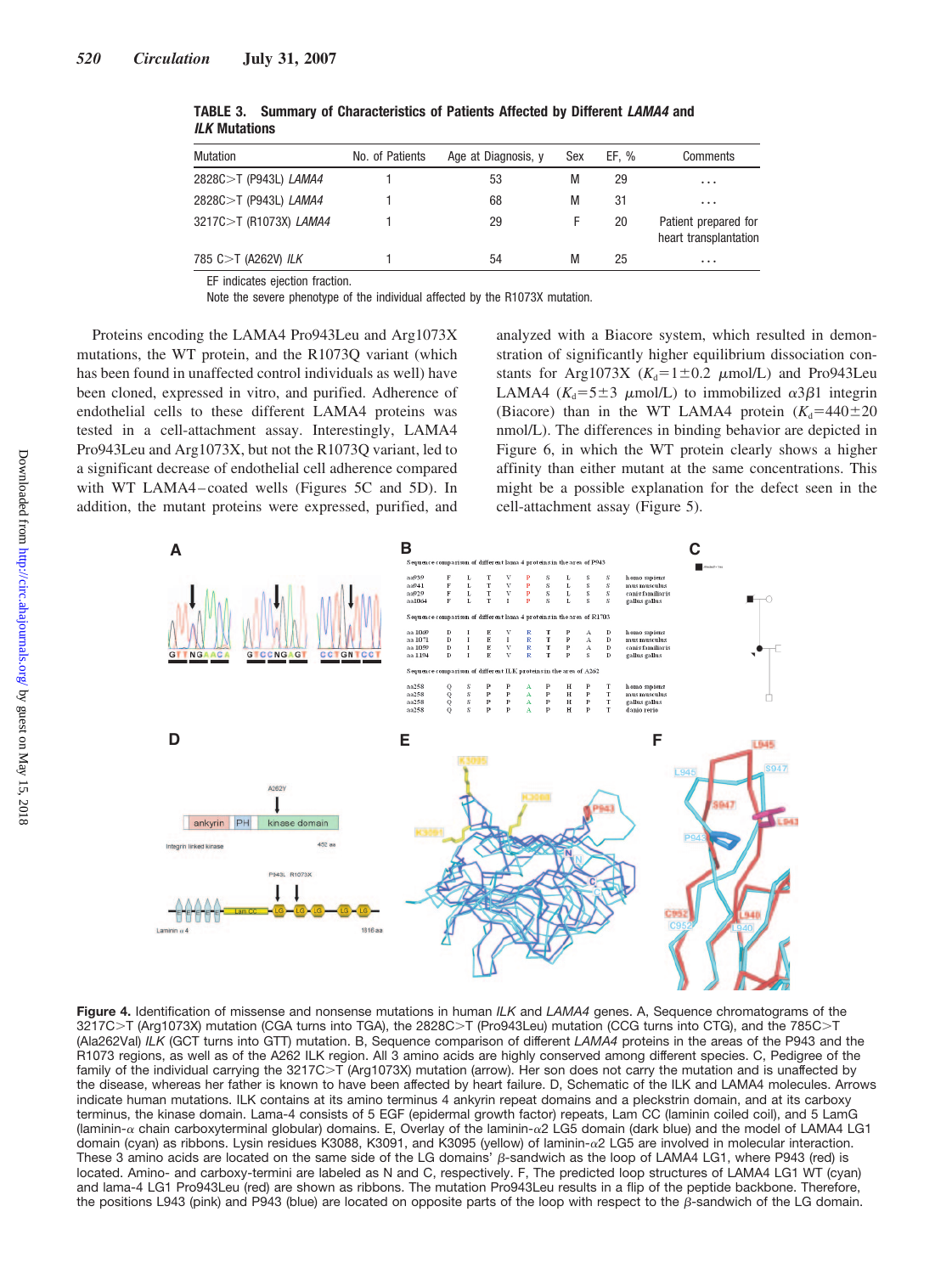

**Figure 5.** Functional analysis of LAMA-4 and ILK variants. A, Kinase activity of WT, A262V, and K220M ILK proteins. ILK was immunoprecipitated from COS1 cells transfected with empty vector (-), Flag-tagged ILK (WT), or mutants (A262V, K220M). Half of the immunoprecipitate was subjected to an in vitro kinase assay with [ $\gamma$ -<sup>32</sup>P]ATP and myelin basic protein (MBP) as an exogenous substrate. The other half was used for immunoblotting with anti-Flag monoclonal antibody. An autoradiograph (top) and corresponding immunoblot (bottom) are shown. Note the reduction in kinase activity for ILK A262V and for ILK K220M compared with WT ILK kinase activity. B, Expression of WT and A262V ILK after injection of synthetic mRNA in zebrafish embryos. Lane -, no RNA injected, showing endogenous ILK protein. Lane WT, injection of WT *ilk* mRNA. Lane A262V, injection of *ilk* A262V mRNA. Note that only WT *ilk* mRNA injection led to a rescue of the phenotype. C, WT, R1073X, and P943L LAMA4 proteins have been expressed and analyzed by Western blotting after in vitro expression. D, Human umbilical vein endothelial cells were allowed to attach to 96-well plates precoated with WT or mutant (P943L, R1073X, R1073Q) LAMA4 proteins, as described in Methods. The number of adherent cells was examined by measuring the optical density of the extracted dye at 540 nm and is expressed as percent of control (WT LAMA4). Results (mean±SEM) derived from 1 representative experiment are shown.

Furthermore, histological analysis of myocardial biopsy samples points to the loss of endothelial cells in affected patients as the primary cause of cardiomyopathy (Figures 7A and 7B). A detailed quantitative analysis revealed signifi-

cantly decreased numbers of endothelial cells in patients carrying the 2828C>T (Pro943Leu) *LAMA4* mutation  $(P<0.05; 35.58 \pm 1.58\%; n=4)$ , the 3217C>T mutation (Arg1073X; *P*<0.002; 8.25 ±4.8%; n=4), or the A262V ILK



**Figure 6.** Interaction of LAMA4 variants with immobilized  $\alpha$ 3 $\beta$ 1 integrin. After immobilization of 450 to 1600 relative units (RU) of  $\alpha$ 3 $\beta$ 1 integrin on different flow cells of a Biacore C1-sensor chip, 6  $\mu$ mol/L WT LAMA4, P943L LAMA4, and R1073X LAMA4 were injected on the flow cells. WT LAMA4 (green) was injected into a flow cell with 450 RU of immobilized  $\alpha$ 3 $\beta$ 1 integrin, P943L LAMA4 (red), and R1073X LAMA4 (blue) to a surface coated with 1300 and 1600 RU, respectively. The resulting increase of mass over time as monitored with surface plasmon resonance was evaluated with BIAeval. Binding curves derived from WT LAMA4 injection show the highest affinity for  $\alpha$ 3 $\beta$ 1 integrin, whereas P943L LAMA4 and R1073X LAMA4 injections resulted in a distinctly reduced mass increase, which indicates a relative loss of affinity.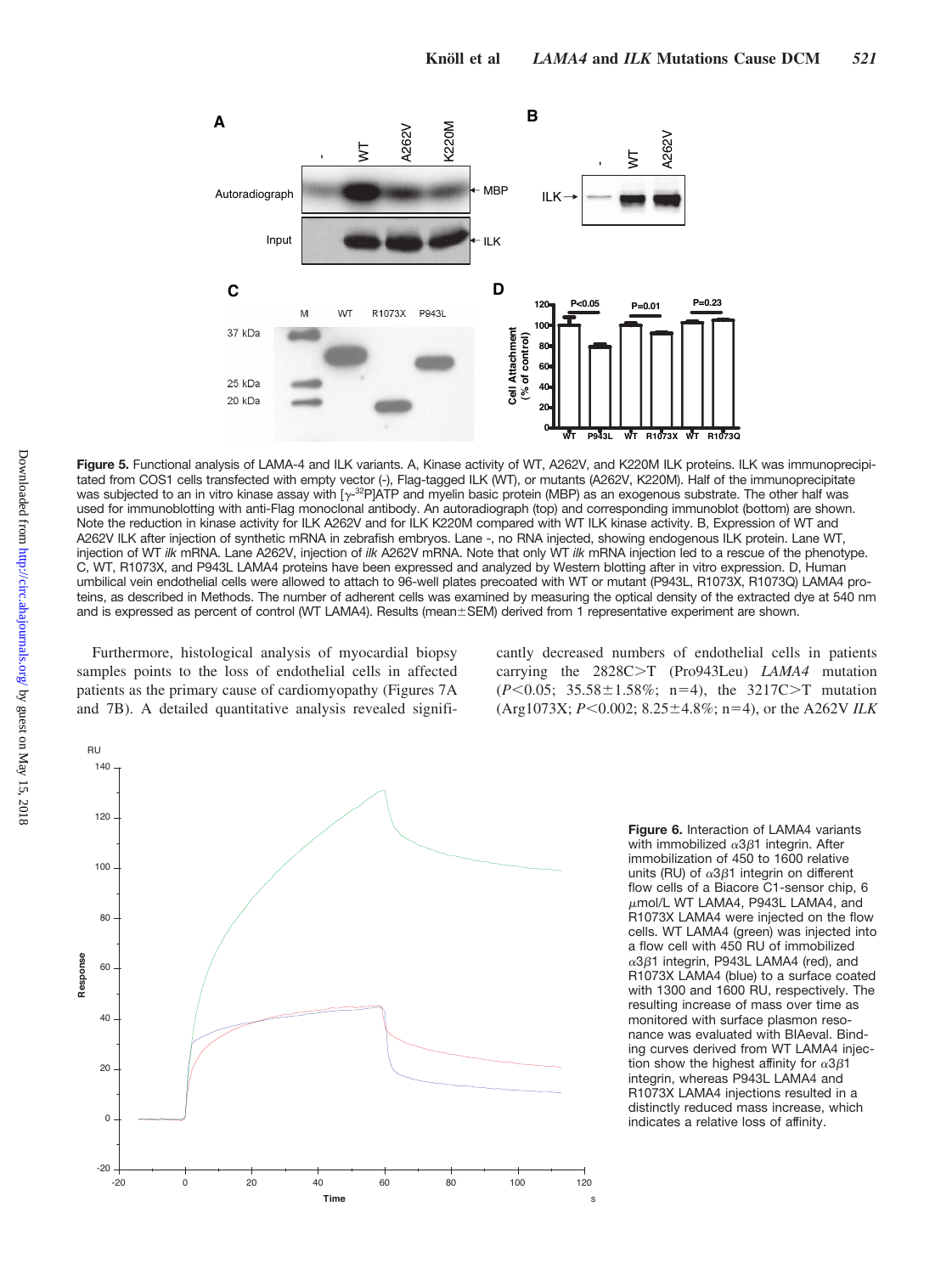



biopsy samples with anti-human von Willebrand factor (vWF) antibodies revealed a significant loss of endothelial cells in individuals carrying the *LAMA4* R1073X or *ILK* A262V mutation, whereas only moderate (but significant) loss of endothelial cells was detected in patients carrying the P943L mutation. NC indicates negative control (first antibody omitted). Biopsy samples from nonfailing myocardium (NF) and patients with DCM are also shown. Red indicates von Willebrand factor–positive endothelial cells; blue, DAPI-positive cell nuclei. Magnification  $\times$ 400. The results of the quantitative analysis are also shown in panel B.

**Figure 7.** A, Immunohistochemistry on myocardial

mutation ( $P \le 0.0005$ ; 14.44 $\pm$ 1.11%; n=5) versus nonfailing control hearts  $(53.73 \pm 7.2\%)$ ; n=4).

#### **Discussion**

Here, we report on a novel function for ILK, which is to maintain cardiomyocyte cell shape and morphology of the ventricle during embryonic development, which depends on the presence of the extracellular matrix molecule LAMA4.29,30 Mice deficient for ILK in cardiomyocytes have no embryonic phenotype, likely owing to the late expression of Cre recombinase under control of the muscle creatine kinase (Mck) promoter.30 The previously reported zebrafish main-squeeze (*msq/ilk*) mutant, due to a missense mutation in the *ILK* gene (ILK L308P), affects only cardiac contractility but does not led to development of DCM or any endothelial phenotype.29,31

The *loc/ilk* mutant described here develops with a combination of a dysmorphic ventricle with very little ejection during systole and with severe hemorrhages due to thinning and rupture of the endothelial wall. In addition, we show that cardiomyocytes derived from *loc/ilk* mutants and transplanted into a WT heart fail to maintain their compact cell shape and develop thin and stretched cells, resembling human DCM. The apparent differences observed between the previously reported *msq* mutant and the *loc* mutant reported here can be explained by the difference in the type of mutations identified in the *ILK* gene. Although the *msq* mutant harbors a missense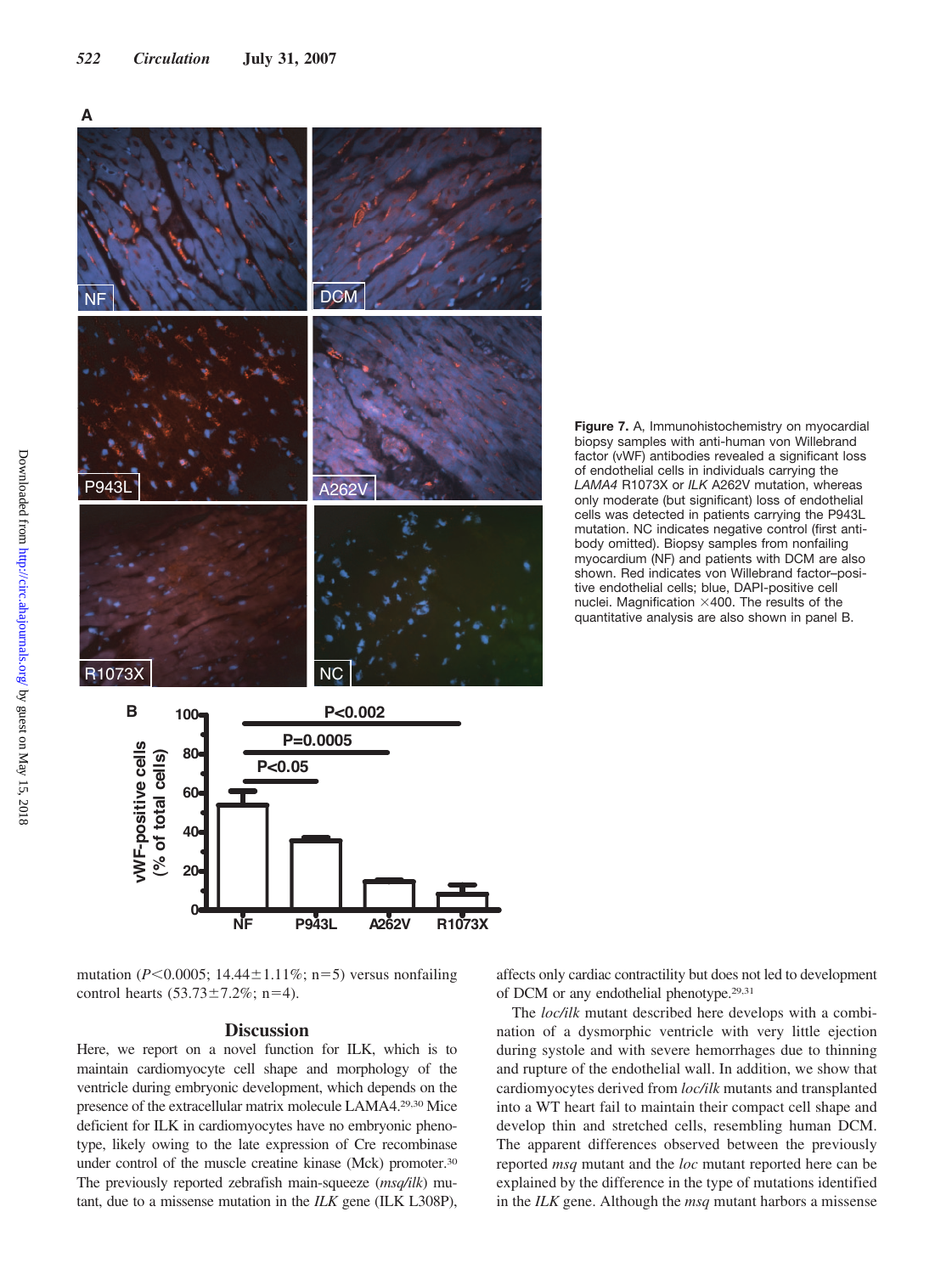

**Figure 8.** LAMA4 interaction with integrin molecules (especially  $\alpha$ 3 $\beta$ 1 integrins) and its connection with ILK. By controlling AKT kinase activity, as well as by its connection to the cytoskeleton via parvin, the LAMA4 –integrin-ILK pathway is central in converting extracellular signals into intracellular survival pathways. Mutations in this system affect endothelial cell and cardiomyocyte survival and lead to cardiomyopathy. RTK indicates receptor tyrosine kinase;  $T\beta4$ , thymosin- $\beta4$ .

mutation (ILK L308P), leaving the rest of the ILK protein intact, the mutation identified in the *loc* mutant is a nonsense mutation within the kinase domain (ILK Y319X). Importantly, the nonsense mutation results in a loss of the mRNA, which prevents any ILK protein from being produced in the *loc* mutants, resulting in a combination of cardiomyocyte and endothelial defects.

The endothelial defects (endothelial wall thinning and ruptures) observed in *loc/ilk* mutant embryos strongly resemble the endothelial defects observed in *LAMA4* knockout mice and are likely due to a loss of interaction between the basement membrane and the actin cytoskeleton, which ultimately results in anoikis (apoptosis initiated on loss of contact with extracellular matrix). Indeed, our genetic experiments in zebrafish demonstrate a linear pathway of LAMA4 with ILK in the developing blood vessel and heart (Figure 8). In myocardial biopsy samples from DCM patients who harbor either the *LAMA4* 3217C>T (Arg1073X) and 2828C>T (Pro943Leu) mutations or the *ILK* 785C>T (Ala262Val) mutation, a very similar combination of a strong reduction in endothelial cells with a cardiomyopathy was observed. This loss of endothelial cells is most likely due to molecular changes in LAMA4 protein structures; either a complete loss of LAMA4 LG2 to LG5 domains, in case of the  $3217C>T$  (Arg1073X) LAMA4, or changes in the loop structure, in case of the  $2828C>T$  (Pro943Leu), which is likely to be involved in molecular interactions and is predicted to change the conformation, may contribute in vitro to the decreased affinity to  $\alpha 3\beta 1$  integrins (Figure 6) and in vivo to the defect in endothelial cell attachment (Figure 5).

The 785C>T (Ala262Val) *ILK* mutation, found in an individual with DCM, was unable to rescue the *loc/ilk* phenotype and showed a 63% reduction in the in vitro kinase activity assay, thus pointing to a loss-of-function mutation.

This is in accordance with a recently published report in which *ILK* overexpression was associated with adaptive effects32 and another report in which *Ilk* deficiency led to heart failure.<sup>30</sup> In addition, it has also been reported recently that ILK improves neovascularization by the recruitment of endothelial progenitor cells during hypoxia.33 Therefore, the loss of ILK function is also able to explain the loss of endothelial cells in the individual carrying the  $785C>T$ (Ala262Val) *ILK* mutation. The present data on endothelial cells are also in line with the severe, embryonic lethal defect seen in endothelial cell–specific *Ilk* knockout animals.34 Moreover, ILK has been implicated in cardiac mechanosensation,29,35 which previously has been shown to be able to affect cardiac function.<sup>20</sup> Therefore, the  $785C>T$ (Ala262Val) *ILK* mutation might also be able to cause heart failure by negatively affecting cardiac mechanosensation, which might be linked to forms of maladaptive hypertrophy.

Interestingly, heterozygous *Ilk* or *Lama4* knockout mice do not develop any known phenotype, which indicates that *Ilk* or *Lama4* haploinsufficiency might not be a disease-causing mechanism in these models.5,6,10 However, because of their longer life span and thus higher biomechanical stress, humans are at risk of developing heart failure due to more subtle genetic constellations. In addition, the *Ilk* and *Lama4* knockout mice harbor a null allele, whereas patients in the present study harbored either a nonsense mutation  $(3217C>T)$ [Arg1073X] *LAMA4*) or a missense mutation  $(2828C > T)$ [Pro943Leu] *LAMA4* or 785C>T [Ala262Val] *ILK*), which might act in a dominant-negative fashion. Moreover, the heterozygous *Ilk-* or *Lama4*– deficient mice have not been challenged by any additional stressors, such as pressure or volume overload, that might be able to unmask a potential phenotype.

In summary, several lines of evidence point to a diseasecausing role of mutations within the laminin, integrin, and ILK system (2828C>T [Pro943Leu] *LAMA4*, 3217C>T [Arg1073X] *LAMA4*, and 785C>T [Ala262Val] *ILK*). First, all mutations were located within highly conserved areas of the molecule (Figure 4). Second, all mutations were found in patients affected with severe cardiomyopathy and not in any unaffected individuals. Third, the  $2828C>T$  (Pro943Leu) *LAMA4* mutation is predicted to change the conformation of the molecule. Fourth, the 3217C>T (Arg1073X) *LAMA4* mutation abolishes many of the LG domains of the protein and hence interrupts interaction with integrins. Fifth, *LAMA4* is known to act as a survival factor for endothelial cells,<sup>24</sup> which are found to be severely affected in all carriers of the mutation (Figure 7). Sixth, a recently published *LAMA4<sup>-/-</sup>* mouse model develops a severe form of cardiomyopathy. Seventh, *lama4* "knock down" in zebrafish and in zebrafish *loc/ilk* heterozygous embryos results in a severe endothelial cell and heart phenotype. Eighth, with the mutant LAMA4 proteins, a significant loss of endothelial cell attachment was observed in the present experiments (Figure 5). Ninth, a mutation in the  $ILK$  gene (785C $>$ T [Ala262Val]) was also associated with a defect in endothelial cells and heart failure. Injection of synthetic mRNA encoding zebrafish *Ilk* (Ala262Val) into *loc/ilk* mutant embryos cannot rescue the hemorrhages or cardiac dysfunction, whereas injection of WT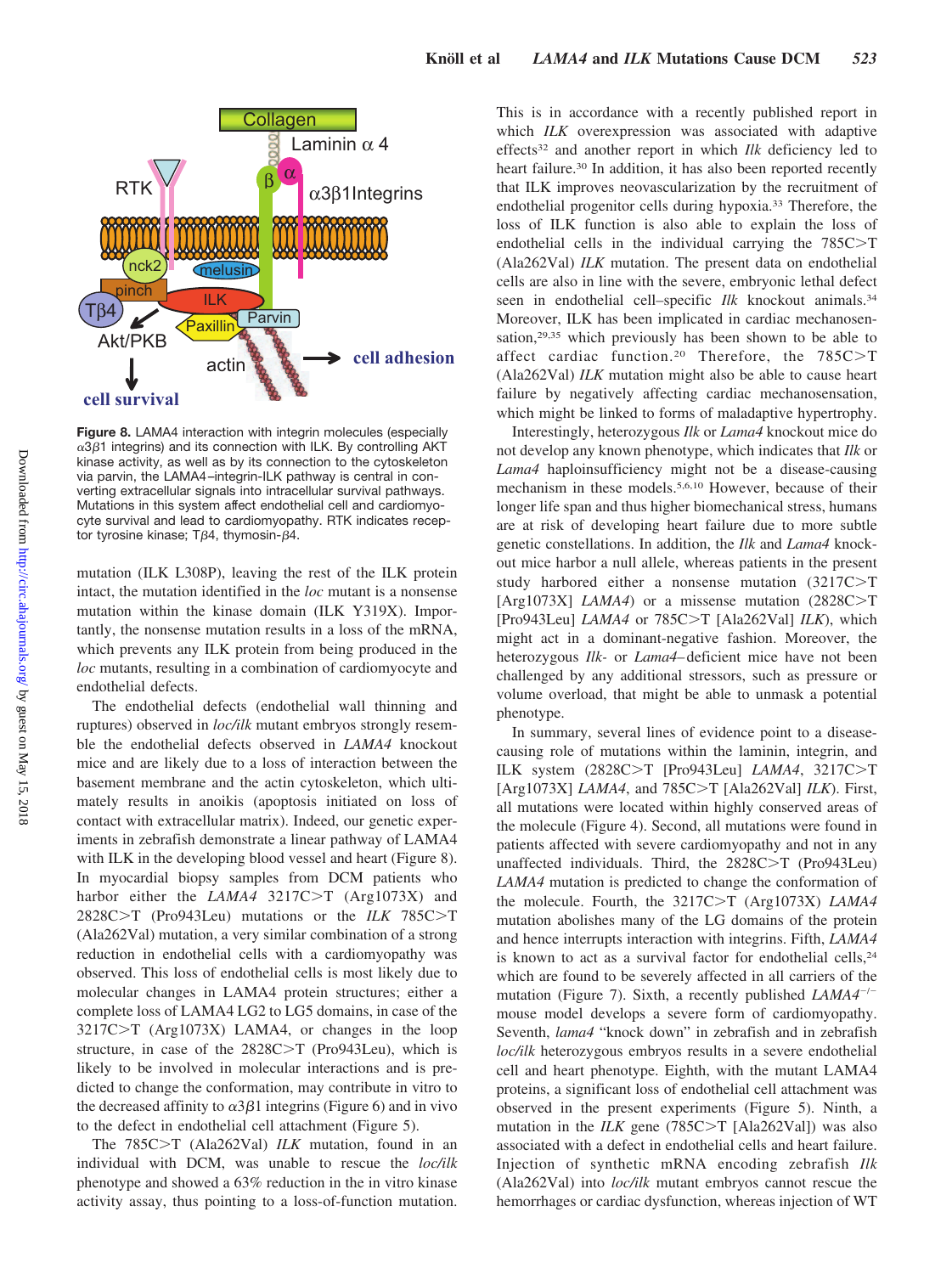*ilk* mRNA does so very efficiently. Moreover, this mutation is associated with a significant loss of kinase activity. Finally, the flex-chip Biacore system protein interaction analysis points to significant defects in the interaction between mutant LAMA4 and integrin molecules. By disturbing the interaction of endothelial cells and cardiomyocytes with the extracellular matrix, we conclude that mutations located within the laminin-integrin-ILK system may cause cardiomyopathy and heart failure.

#### **Implications**

To the best of our knowledge, this is the first systematic screen for mutations in the laminin-integrin-ILK system in cardiomyopathy, and we provide a new genetic basis for this disease in humans (see Figure 8 for a model of the lamininintegrin-ILK system). In addition, endothelial cells may provide a new target for the development of novel cures for DCM. DCM, in contrast to hypertrophic cardiomyopathy (which arises primarily by mutations in sarcomeric genes) might be caused by parallel defects in several cell systems.

#### **Acknowledgments**

The authors thank D. Stemple for providing the lama-4 MOs. Conny Pfeiffer is acknowledged for support in the generation of the cell-attachment assay.

#### **Sources of Funding**

This work has been supported by EU FP6 grant LSHM-CT-2005- 018833, EUGeneHeart. Work in Dr Bakkers' laboratory was supported by the Royal Dutch Academy of Sciences, Netherlands Organization for Scientific Research (NWO grant No. 814.02.007) and the Human Frontier Science Program (HFSP research grant No. RGP9/2003). The work was further supported by the German Federal Ministry of Science and Education through the National Genome Research Network and by Deutsche Forschungs Gemeinschaft grant Kn448/9-1 and Kn448/10-1 (Dr Knöll).

None.

# **Disclosures**

#### **References**

- 1. Ahmad F, Seidman JG, Seidman CE. The genetic basis for cardiac remodeling. *Annu Rev Genomics Hum Genet*. 2005;6:185–216.
- 2. Chien KR. Genotype, phenotype: upstairs, downstairs in the family of cardiomyopathies. *J Clin Invest*. 2003;111:175–178.
- 3. Seidman JG, Seidman CE. The genetic basis for cardiomyopathy: from mutation identification to mechanistic paradigms. *Cell*. 2001;104: 557–567.
- 4. Giancotti FG, Ruoslahti E. Integrin signaling. *Science*. 1999;285: 1028 –1032.
- 5. Thyboll J, Kortesmaa J, Cao R, Soininen R, Wang L, Iivanainen A, Sorokin L, Risling M, Cao Y, Tryggvason K. Deletion of the laminin alpha4 chain leads to impaired microvessel maturation. *Mol Cell Biol*. 2002;22:1194 –1202.
- 6. Wang J, Hoshijima M, Lam J, Zhou Z, Jokiel A, Dalton ND, Hultenby K, Ruiz-Lozano P, Ross J, Tryggvason K, Chien KR. Cardiomyopathy associated with microcirculation dysfunction in laminin alpha 4 chain deficient mice. *J Biol Chem*. 2005;281:213–220.
- 7. Sasaki T, Fässler R, Hohenester E. Laminin: the crux of basement membrane assembly. *J Cell Biol*. 2004;164:959 –963.
- 8. Nishizaka T, Shi Q, Sheetz MP. Position-dependent linkages of fibronectin- integrin-cytoskeleton. *Proc Natl Acad Sci U S A*. 2000;97: 692– 697.
- 9. Choquet D, Felsenfeld DP, Sheetz MP. Extracellular matrix rigidity causes strengthening of integrin-cytoskeleton linkages. *Cell*. 1997;88:  $39 - 48$
- 10. Hannigan GE, Leung-Hagesteijn C, Fitz-Gibbon L, Coppolino MG, Radeva G, Filmus J, Bell JC, Dedhar S. Regulation of cell adhesion and anchorage-dependent growth by a new beta 1-integrin-linked protein kinase. *Nature*. 1996;379:91–96.
- 11. Legate KR, Montanez E, Kudlacek O, Fassler R. ILK, PINCH and parvin: the tIPP of integrin signalling. *Nat Rev Mol Cell Biol*. 2006;7:20 –31.
- 12. Yamaji S, Suzuki A, Sugiyama Y, Koide Y, Yoshida M, Kanamori H, Mohri H, Ohno S, Ishigatsubo Y. A novel integrin-linked kinase-binding protein, affixin, is involved in the early stage of cell-substrate interaction. *J Cell Biol*. 2001;153:1251–1264.
- 13. Yamaji S, Suzuki A, Kanamori H, Mishima W, Yoshimi R, Takasaki H, Takabayashi M, Fujimaki K, Fujisawa S, Ohno S, Ishigatsubo Y. Affixin interacts with alpha-actinin and mediates integrin signaling for reorganization of F-actin induced by initial cell-substrate interaction. *J Cell Biol*. 2004;165:539 –551.
- 14. Nikolopoulos SN, Turner CE. Integrin-linked kinase (ILK) binding to paxillin LD1 motif regulates ILK localization to focal adhesions. *J Biol Chem*. 2001;276:23499 –23505.
- 15. Zhang Y, Chen K, Tu Y, Velyvis A, Yang Y, Qin J, Wu C. Assembly of the PINCH-ILK-CH-ILKBP complex precedes and is essential for localization of each component to cell-matrix adhesion sites. *J Cell Sci*. 2002;115(pt 24):4777– 4786.
- 16. Sakai T, Li S, Docheva D, Grashoff C, Sakai K, Kostka G, Braun A, Pfeifer A, Yurchenco PD, Fassler R. Integrin-linked kinase (ILK) is required for polarizing the epiblast, cell adhesion, and controlling actin accumulation. *Genes Dev*. 2003;17:926 –940.
- 17. Delcommenne M, Tan C, Gray V, Rue L, Woodgett J, Dedhar S. Phosphoinositide-3-OH kinase-dependent regulation of glycogen synthase kinase 3 and protein kinase B/AKT by the integrin-linked kinase. *Proc Natl Acad Sci U S A*. 1998;95:11211–11216.
- 18. Sali A, Blundell T. Comparative protein modelling by satisfaction of spatial restraints. *J Mol Biol*. 1993;234:779 – 815.
- 19. Pollard SM, Parsons MJ, Kamei M, Kettleborough RN, Thomas KA, Pham VN, Bae MK, Scott A, Weinstein BM, Stemple D. Essential and overlapping roles for laminin alpha chains in notochord and blood vessel formation. *Dev Biol*. 2006;289:64 –76.
- 20. Knöll R, Hoshijima M, Hoffman HM, Person V, Lorenzen-Schmidt I, Bang ML, Hayashi T, Shiga N, Yasukawa H, Schaper W, McKenna W, Yokoyama M, Schork NJ, Omens JH, McCulloch AD, Kimura A, Gregorio CC, Poller W, Schaper J, Schultheiss HP, Chien KR. The cardiac mechanical stretch sensor machinery involves a Z disc complex that is defective in a subset of human dilated cardiomyopathy. *Cell*. 2002;111:943–955.
- 21. Gonzales AM, Gonzales M, Herron GS, Nagavarapu U, Hopkinson SB, Tsuruta D, Jones JC. Complex interactions between the laminin alpha 4 subunit and integrins regulate endothelial cell behavior in vitro and angiogenesis in vivo. *Proc Natl Acad Sci U S A*. 2002;99:16075–16080.
- 22. Hecke A, Brooks H, Meryet-Figuiere M, Minne S, Konstantinides S, Hasenfuss G, Lebleu B, Schafer K. Successful silencing of plasminogen activator inhibitor-1 in human vascular endothelial cells using small interfering RNA. *Thromb Haemost*. 2006;95:857– 864.
- 23. Nagy E, Maquat LE. A rule for termination-codon position within introncontaining genes: when nonsense affects RNA abundance. *Trends Biochem Sci*. 1998;23:198 –199.
- 24. DeHahn KC, Gonzales M, Gonzales AM, Hopkinson SB, Chandel NS, Brunelle JK, Jones JC. The alpha4 laminin subunit regulates endothelial cell survival. *Exp Cell Res*. 2004;294:281–289.
- 25. Wojnowski L, Kulle B, Schirmer M, Schluter G, Schmidt A, Rosenberger A, Vonhof S, Bickeboller H, Toliat MR, Suk EK, Tzvetkov M, Kruger A, Seifert S, Kloess M, Hahn H, Loeffler M, Nurnberg P, Pfreundschuh M, Trumper L, Brockmoller J, Hasenfuss G. NAD(P)H oxidase and multidrug resistance protein genetic polymorphisms are associated with doxorubicin-induced cardiotoxicity. *Circulation*. 2005;112:3754 –3762.
- 26. Mitchell AA, Chakravarti A, Cutler DJ. On the probability that a novel variant is a disease-causing mutation. *Genome Res*. 2006;15:960 –966.
- 27. Eberle MA, Kruglyak L. An analysis of strategies for discovery of single-nucleotide polymorphisms. *Genet Epidemiol*. 2000;19(suppl 1):S29 –S35.
- 28. Hohenester E, Tisi D, Talts JF, Timpl R. The crystal structure of a laminin G-like module reveals the molecular basis of alpha-dystroglycan binding to laminins, perlecan, and agrin. *Mol Cell*. 1999;4:783–792.
- 29. Bendig G, Grimmler M, Huttner IG, Wessels G, Dahme T, Just S, Trano N, Katus HA, Fishman MC, Rottbauer W. Integrin-linked kinase, a novel component of the cardiac mechanical stretch sensor, controls contractility in the zebrafish heart. *Gen Dev*. 2006;20:2361–2372.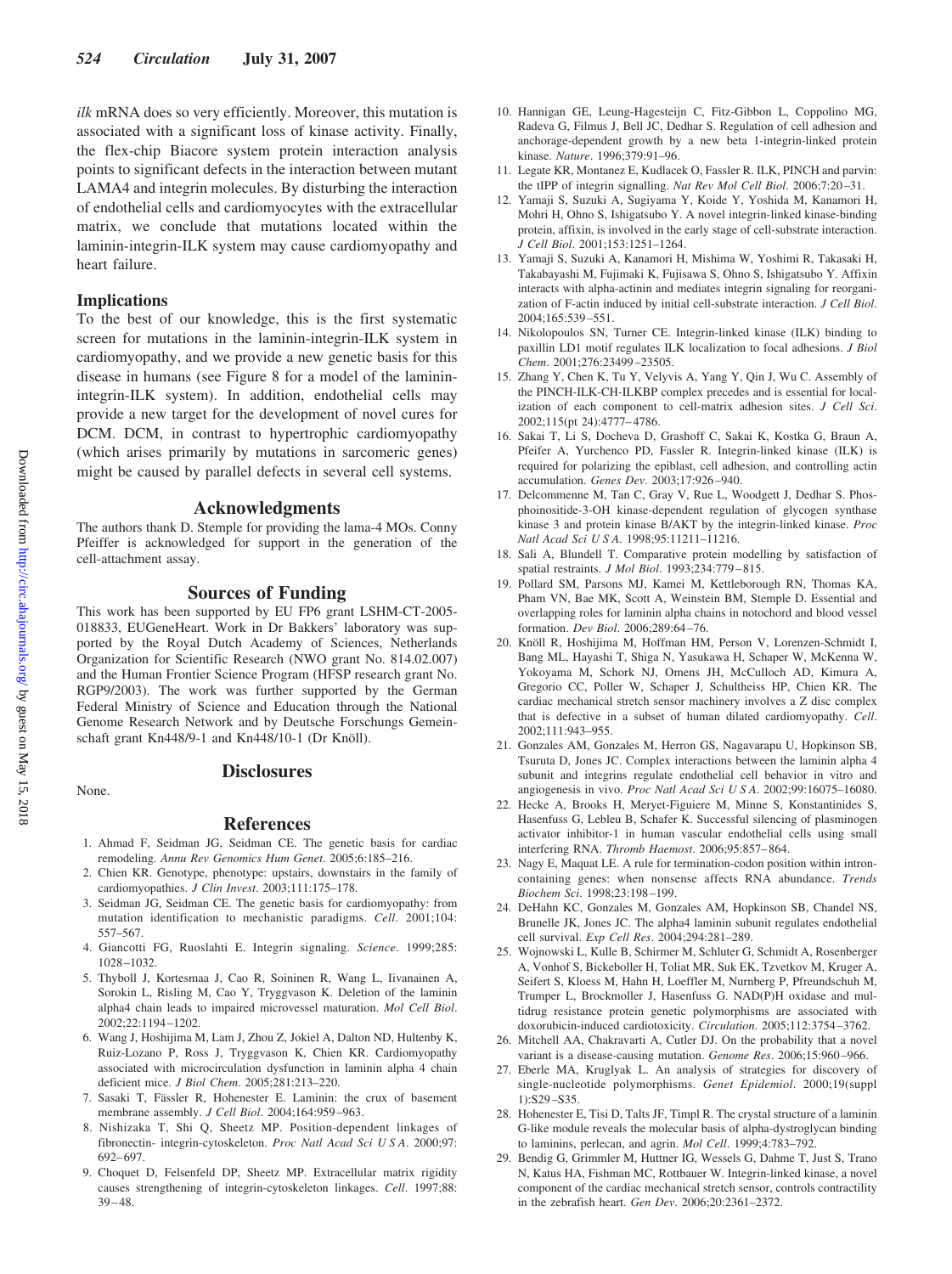- 30. White DE, Coutu P, Shi YF, Tardif JC, Nattel S, St-Arnaud R, Dedhar S, Muller WJ. Targeted ablation of ILK from the murine heart results in dilated cardiomyopathy and spontaneous heart failure. *Gen Dev*. 2006; 20:2355–2360.
- 31. Stainier DY, Fouquet B, Chen JN, Warren KS, Weinstein BM, Meiler SE, Mohideen MA, Neuhauss SC, Solnica-Krezel L, Schier AF, Zwartkruis F, Stemple DL, Malicki J, Driever W, Fishman MC. Mutations affecting the formation and function of the cardiovascular system in the zebrafish embryo. *Development*. 1996;123:285–292.
- 32. Lu H, Fedak PW, Dai X, Du C, Zhou YQ, Henkelman M, Mongroo PS, Lau A, Yamabi H, Hinek A, Husain M, Hannigan G, Coles JG. Integrinlinked kinase expression is elevated in human cardiac hypertrophy and

induces hypertrophy in transgenic mice. *Circulation*. 2006;114: 2271–2279.

- 33. Lee SP, Youn SW, Cho HJ, Li L, Kim TY, Yook HS, Chung JW, Hur J, Yoon CH, Park KW, Oh BH, Park YB, Kim HS. Integrin-linked kinase, a hypoxia-responsive molecule, controls postnatal vasculogenesis by recruitment of endothelial progenitor cells to ischemic tissue. *Circulation*. 2006;114:150 –159.
- 34. Friedrich EB, Liu E, Sinha S, Cook S, Milstone DS, MacRae CA, Mariotti M, Kuhlencordt PJ, Force T, Rosenzweig A, St-Arnaud R, Dedhar S, Gerszten RE. Integrin-linked kinase regulates endothelial cell survival and vascular development. *Mol Cell Biol*. 2004;24:8134 – 8144.
- 35. Srivastava D, Yu S. Stretching to meet needs: integrin-linked kinase and the cardiac pump. *Genes Dev*. 2006;20:2327–2331.

# **CLINICAL PERSPECTIVE**

Dilated cardiomyopathy is a syndrome characterized by remodeling (enlargement) of 1 or both ventricles and diminished myocardial contractile function. Although a variety of pathophysiological mechanisms have been identified in cardiomyocytes, little attention has been given to the possibility that defects in endothelial cells might also play an important role in causing dilated cardiomyopathy. The present report describes the discovery of the first human mutations in the laminin- $\alpha$ 4 and integrin-linked kinase genes and how these mutations affect the laminin- $\alpha$ <sup>4</sup> integrin–integrin-linked kinase pathway in both cardiomyocytes and endothelial cells. These data suggest a mechanism by which genetic abnormalities in endothelial cells may contribute to the pathophysiology of dilated cardiomyopathy and thereby raise the possibility that new therapeutic options directed at the endothelial cell could be beneficial in dilated cardiomyopathy.